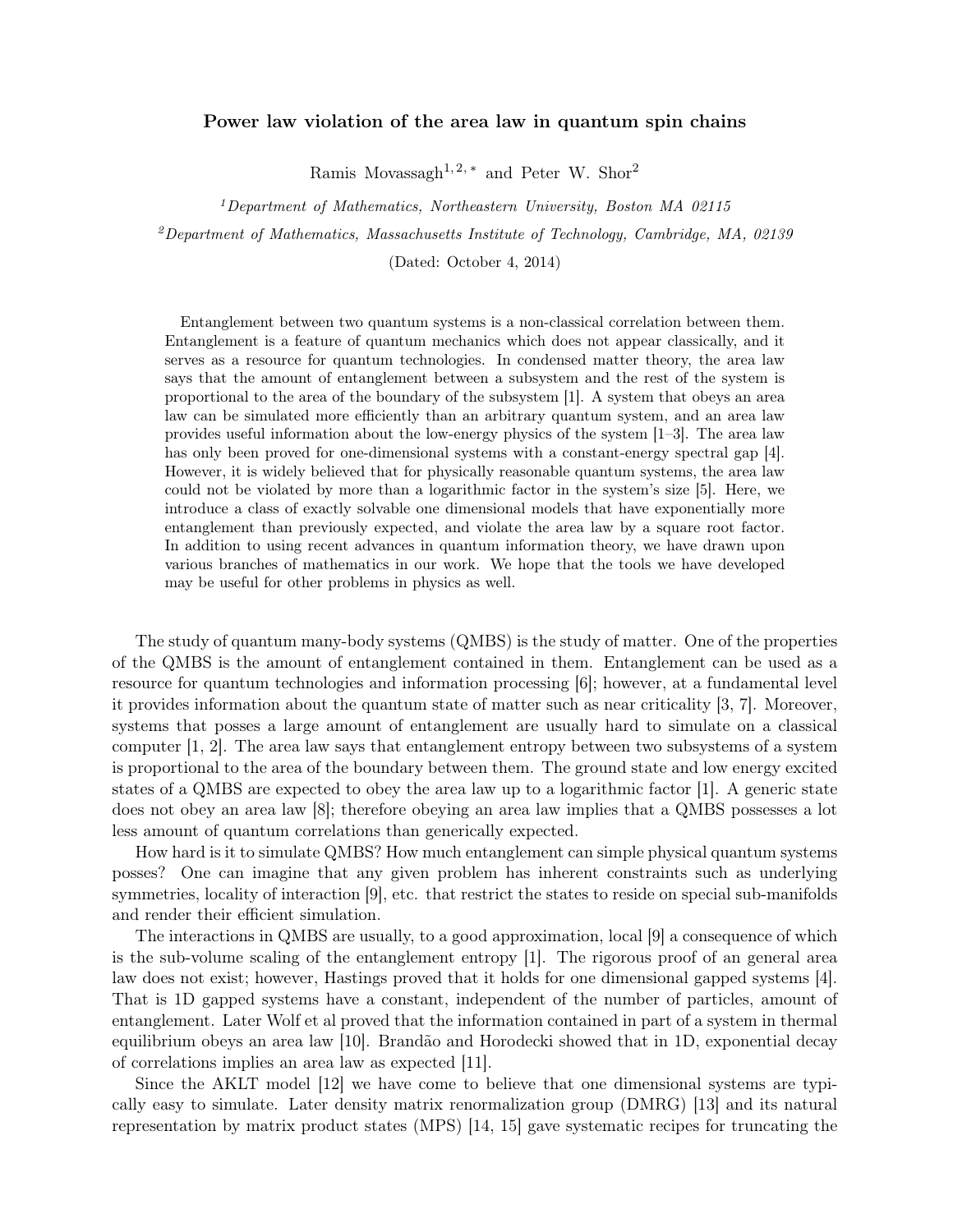

Figure 1: Labeling the states for  $s = 2$ .

Hilbert space based on ignoring zero and small singular values in specifying the states of 1D systems. DMRG and MPS have been tremendously successful in practice for capturing the properties of QMBS in physics and chemistry [16–19]. One wonders about the limitations of DMRG.

Swingle and Senthil [5] defined what constitutes a "physically reasonable" model and based on scaling arguments argued that local Hamiltonians with unique ground states can violate the area law by at most a  $log(n)$  factor, where n is the number of particles. This implies that  $log(n)$  is the maximum expected entanglement entropy in physical spin chains. There are various interesting examples of Hamiltonians [20, 21] that have larger, even linear, scaling of entanglement entropy with the system's size but these do not satisfy the "physically reasonable" criteria.

Bravyi et al [22] proposed the first example of a frustration free (FF) translationally invariant spin−1 chain with a local Hamiltonian that has a unique ground state and non-trivial entanglement. It was found that the Schmidt rank is  $\chi = n+1$  and that the entanglement entropy  $S = \frac{1}{2}$  $\frac{1}{2}\log n+c$ where c is a constant. Moreover, the gap was proved to be poly  $(1/n)$ .

We generalize the spin−1 model of Bravyi et al [22] to all integer spin-s chains, whereby we introduce a class of exactly solvable models that are physical and exhibit signatures of criticality, yet violate the area law by a power law. The proposed Hamiltonian is local and translationally invariant in the bulk. We prove that it is FF and has a unique ground state. Moreover, we prove that the energy gap scales as  $n^{-c}$ , where using the theory of Brownian excursions we prove that the constant  $c \geq 2$ . This rules out the possibility of these models being describable by a conformal field theory and it improves the previous bounds in [22]. We analytically show that the Schmidt rank grows exponentially with  $n$  and that the half-chain entanglement entropy to the leading order scales as  $\sqrt{n}$ . Lastly, we introduce an external field which allows us to remove the boundary terms yet retain the desired properties of the model. We now describe the details of the model.

Let us consider an integer spin–s chain of length 2n. It is convenient to label the  $d = 2s + 1$ spin states by  $\{0, \ell^1, \ell^2, \cdots, \ell^s, r^1, r^2, \cdots, r^s\}$  where  $\ell$  means a left parenthesis (or a step up) and r a right parenthesis (or a step down) as shown in Fig. 1. We distinguish each type of steps (or parenthesis) by associating a color from the s colors shown as superscripts on  $\ell$  and r.

A Motzkin walk on 2n steps is any walk from  $(x, y) = (0, 0)$  to  $(x, y) = (2n, 0)$  with steps  $(1, 0)$ ,  $(1, 1)$  and  $(1, -1)$  that never passes below the x-axis, i.e.,  $y \ge 0$ . An example of such a walk is shown in Fig. 2. The height in the middle is  $0 \leq m \leq n$  which results from m steps up with the balancing steps down on the second half of the chain. In our model the unique ground state is the s−colored Motzkin state which is defined to be the uniform superposition of all s colorings of Motzkin walks on  $2n$  steps. The nonzero heights in the middle is the source of the mutual information between the two halves and the large entanglement entropy of the half-chain (Fig. 2).

The Schmidt rank is  $\frac{s^{n+1}-1}{s-1} \approx \frac{s^{n+1}}{s-1}$  $\frac{s^{n+1}}{s-1}$ , and using a two dimensional saddle point method, the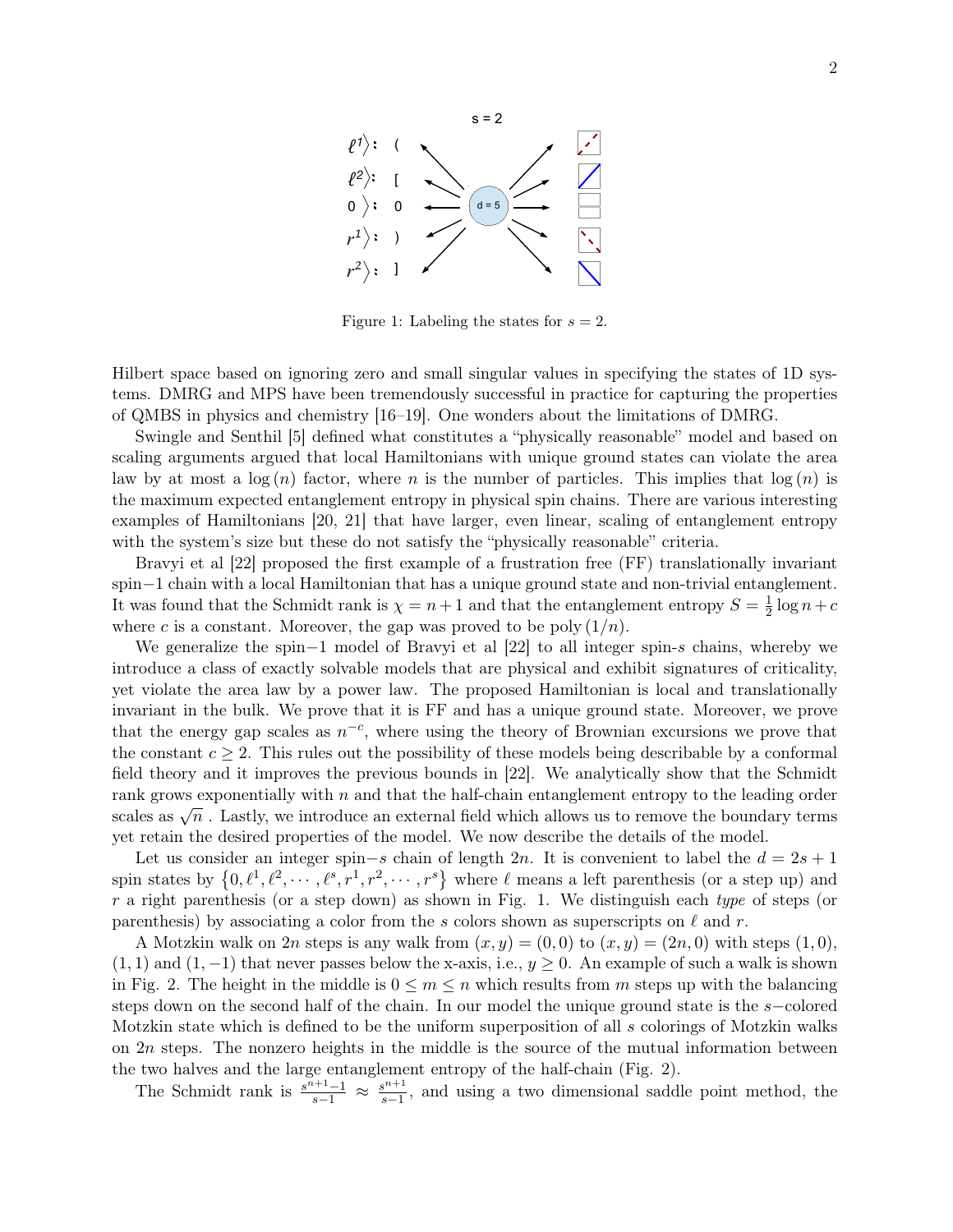

Figure 2: A Motzkin walk with  $s = 2$  colors of length  $2n = 10$ . The height m quantifies the degree of correlation between the two halves.

half-chain entanglement entropy asymptotically is

$$
S = 2\log_2(s) \sqrt{\frac{2\sigma}{\pi}} \sqrt{n} + \frac{1}{2}\log_2(2\pi\sigma n) + \left(\gamma - \frac{1}{2}\right)\log_2 e \text{ bits}
$$

where  $\sigma =$  $\sqrt{s}$  $\frac{\sqrt{s}}{2\sqrt{s}+1}$  and  $\gamma$  is the Euler constant. The ground state is a pure state (which we call the Motzkin state), whose entanglement entropy is zero. However, the entanglement entropy quantifies the amount of disorder produced (i.e., information lost) by ignoring half of the chain. The leading order  $\sqrt{n}$  scaling of the entropy establishes that there is a large amount of quantum correlations between the two halves.

Consider the following local operations to any Motzkin walk: interchanging zero with a non-flat step (i.e.,  $0r^k \leftrightarrow r^k0$  or  $0\ell^k \leftrightarrow \ell^k0$ ) or interchanging a consecutive pair of zeros with a peak of a given color (i.e., 00  $\leftrightarrow \ell^k r^k$ ). Any s-colored Motzkin walk can be obtained from another one by a sequence of these local changes. To construct a local Hamiltonian with projectors as interactions that has the uniform superposition of the Motzkin walks as its zero energy ground state, each of the local terms of the Hamiltonian has to annihilate states that are symmetric under these interchanges. Local projectors as interactions have the advantage of being robust against certain perturbations [23]. This is important from a practical point of view and experimental realizations.

Therefore, the local Hamiltonian, with projectors as interactions, that has the Motzkin state as its unique zero energy ground state is

$$
H = \Pi_{boundary} + \sum_{j=1}^{2n-1} \Pi_{j,j+1} + \sum_{j=1}^{2n-1} \Pi_{j,j+1}^{cross},
$$
 (1)

where  $\Pi_{j,j+1}$  implements the local changes discussed above and is defined by

$$
\Pi_{j,j+1} \equiv \sum_{k=1}^{s} \left[ R^{k} \rangle_{j,j+1} \langle R^{k} + L^{k} \rangle_{j,j+1} \langle L^{k} + \varphi^{k} \rangle_{j,j+1} \langle \varphi^{k} \right]
$$

with  $R^k$  ~  $[0r^k - r^k 0]$ ,  $L^k$  ~  $[0l^k - l^k 0]$  and  $\varphi^k$  ~  $[00 - l^k r^k]$ . The projectors  $\Pi_{boundary} \equiv \sum_{k=1}^{s} \left[ r^k \right]_1 \langle r^k + \ell^k \rangle_{2n} \langle \ell^k \right]$  select out the Motzkin state by excluding all walks that start and end at non-zero heights. Lastly,  $\Pi_{j,j+1}^{cross} = \sum_{k\neq i} \ell^k r^i \rangle_{j,j+1} \langle \ell^k r^i$  ensures that balancing is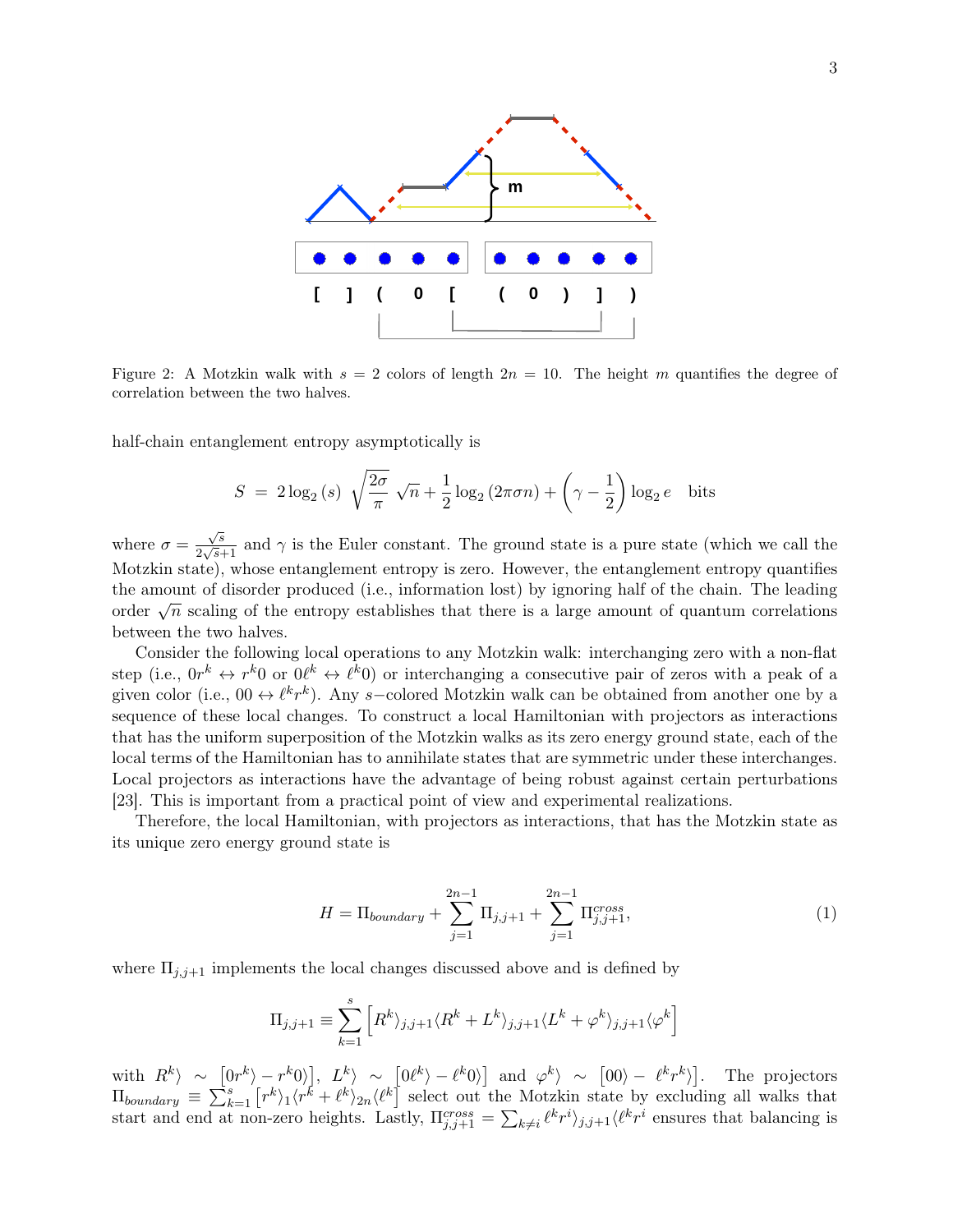well ordered (i.e., prohibits  $0 \theta \leftrightarrow \ell^k r^i$ ); these projectors are required only when  $s > 1$  and do not appear in [22].

The difference between the ground state energy and the energy of the first excited state is called the gap. One says a system is gapped when the difference between the two smallest energies is at least a fixed constant in the thermodynamical limit  $(n \to \infty)$ . Otherwise the system is gapless.

Whether a system is gapped and, when gapless, the scaling by which the gap vanishes as a function of the the system's size, have important consequences for its physics. For example, gapped systems have exponentially decaying correlation functions [21], and quantum critical systems are necessarily gapless [24]. Moreover, systems that obey a conformal field theory are gapless but the gap must vanish as  $1/n$  [25]. Therefore, to quantify the physics, it is desirable to find new techniques for analyzing the gap that can be applied in other scenarios.

The model proposed here is gapless and the gap scales as  $n^{-c}$  where  $c \geq 2$  is a constant. We prove this by finding two function both of which are inverse powers of  $n$  such that the gap is always smaller than one of them (called an upper bound) and greater than the other (called a lower bound). We utilize techniques from various branches of mathematics and computer science.

To prove an upper bound on the gap one needs a state  $\phi$  that has a small constant overlap with the ground state and such that  $\langle \phi | H | \phi \rangle \geq \mathcal{O}(n^{-2})$ . Take

$$
\phi \rangle = \frac{1}{\sqrt{M_{2n}}} \sum_{m_p} e^{2\pi i \tilde{\theta} \tilde{A}_p} m_p \rangle, \tag{2}
$$

where the sum is over all Motzkin walks,  $M_{2n}$  is the total number of Motzkin walks on  $2n$  steps,  $\tilde{A}_p$  is the area under the Motzkin walk  $m_p$  and  $\tilde{\theta}$  is a constant to be determined by the condition of a small constant overlap with the ground state. The overlap with the ground state is defined by  $\langle \mathcal{M}_{2n} | \phi \rangle = (1/M_{2n}) \sum_{m_p} e^{2\pi i \tilde{\theta} \tilde{A}_p}$ . As  $n \to \infty$ , the random walk converges to a Wiener process [26] and a random Motzkin walk converges to a Brownian excursion [27]. We scale the walks such that they take place on the unit interval. The scaled area is denoted by A and  $\tilde{\theta} \to \theta$ . In this limit, the overlap becomes (see Fig.  $3)^1$ 

$$
\lim_{n \to \infty} \langle \mathcal{M}_{2n} | \phi \rangle \approx F_A(\theta) \equiv \int_0^\infty f_A(x) e^{2\pi i x \theta} dx \quad , \tag{3}
$$

where  $f_A(x)$  is the probability density function for the area of the Brownian excursion [28] shown in Fig. 3. In Eq. 3, taking  $\theta \ll \mathcal{O}(1)$ , gives  $\lim_{n\to\infty}\langle\mathcal{M}_{2n}|\phi\rangle \approx 1$  because it becomes the integral of a probability distribution. However, taking  $\theta \gg O(1)$  gives a highly oscillatory integrand that nearly vanishes. To have a small constant overlap with the ground state, we take  $\theta$  to be the standard of deviation of  $f_A(x)$ . Direct calculation then gives  $\langle \phi | H | \phi \rangle = \mathcal{O}(n^{-2})$ . This upper bound decisively excludes the possibility of the model being describable by a conformal field theory [29].

Using various ideas in perturbation theory, computer science, and mixing times of Markov chains we obtain a lower bound on the gap that scales as  $n^{-c}$ , where  $c \gg 1$ . The lower bound on the gap is essentially an extension of the previous work [22]. Since it might be of independent interest in other contexts, we present a combinatorial and self-contained exposition of the proof in the SI, different in some aspects from that given in [22].

The model above has a unique ground state because the boundary terms select out the Motzkin state among all other walks with different fixed initial and final heights. Without the boundary projectors, all walks that start at height  $m_1$  and end at height  $m_2$  with  $-2n \le m_1, m_2 \le 2n$  are ground states. For example, when  $s = 1$ , the ground state degeneracy grows quadratically with the

<sup>&</sup>lt;sup>1</sup>  $F_A(\theta)$  is the Fourier transform of the probability density function which is called the characteristic function.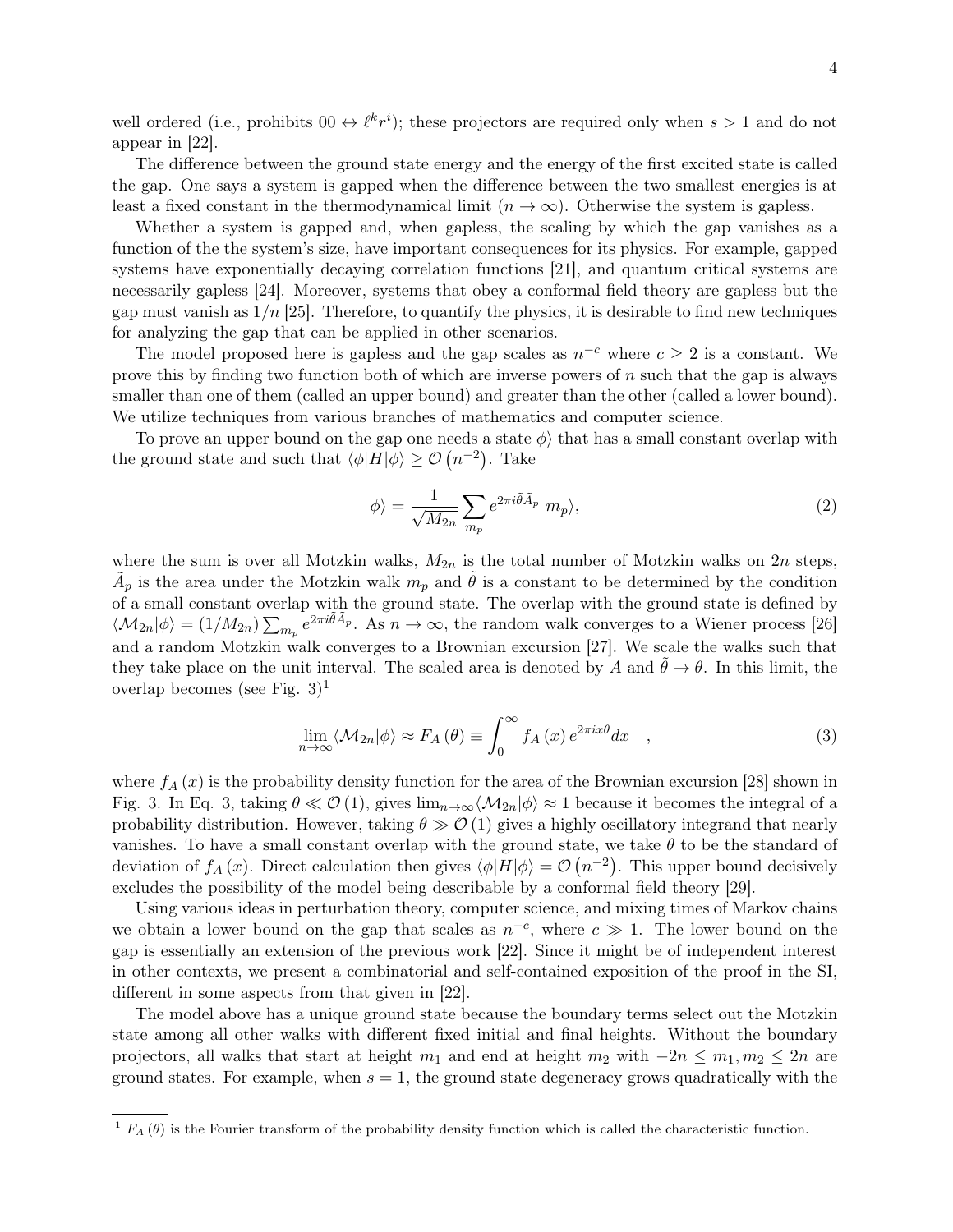

Figure 3: Left: Plot of the probability density of the area of a Brownian excursion  $f_A(x)$  on [0, 1]. Right: Fourier transform of  $f_A(x)$  as defined by Eq. 3.

system's size  $2n$  and exponentially when  $s > 1$ .

For the  $s = 1$  case, if we impose periodic boundary conditions, then the the superposition of all walks with an excess of k left (right) parentheses is a ground state. This gives  $4n + 1$  degeneracy of the ground state, which include unentangled product states.

When  $s > 1$ , each one of the walks with k excess left (right) parenthesis can be colored exponentially many ways; however, they will not be product states. Consider an infinite chain  $(-\infty, \infty)$ and take  $s > 1$ . There is a ground state of this system that corresponds to the balanced state, where on average for each of the types of parentheses, the state contains as many  $\ell^i$  as  $r^i$ . Suppose we restrict our attention to any block of  $n$  consecutive spins. This block contains the sites  $j, j+1, \ldots, j+n-1$ , which is a section of a random walk. Let us assume that it has initial height  $m_j$  and final height  $m_{j+n-1}$ . Further, let us assume that the minimum height of this section is  $m_k$ with  $j \leq k \leq j + n - 1$ . From the theory of random walks, the expected values of  $m_j - m_k$  and of with  $j \le k \le j + n-1$ . From the theory of random wanks, the expected values of  $m_j - m_k$  and or  $m_{j+n-1} - m_k$  are  $\Theta(\sqrt{n})$ . The color and number of any unmatched left parentheses in this block of  $n$  spins can be deduced from the remainder of the infinite walk. Thus a consecutive block of  $n$  spins has an expected entanglement entropy of  $\Theta(\sqrt{n})$  with the rest of the chain. A similar argument has an expected entanglement entropy of  $\Theta(\sqrt{n})$  with the rest of the chain. A similar argument shows that any block of n spins has an expected half-block entanglement entropy of  $\Theta(\sqrt{n})$ .

If we take  $s = 1$ , where the ground state can be a product state, the  $\sqrt{n}$  unmatched parentheses just mentioned can be matched anywhere on the remaining left and right part of the chain. Two consecutive blocks of n spins can be unentangled because the number of parentheses that are matched in the next block is uncorrelated with the number of unmatched parentheses in the first block. However, when  $s > 1$  the ordering has to match. Even though the number of unmatched parentheses in two consecutive blocks is uncorrelated, the order of the types of unmatched parentheses in them agrees.

The Hamiltonian without the boundary terms is truly translationally invariant, yet has a degenerate ground state. We now propose a model with a unique ground state and other desirable properties, such as the gap and entanglement entropy scalings. To do so, we put the system in an external field, where the model is described by the new Hamiltonian

$$
\tilde{H} \equiv H + \epsilon_0 F
$$
\n
$$
F \equiv \sum_{i=1}^{2n} \{r \}_{i} \langle r + \ell \rangle_{i} \langle \ell \}
$$

where, H is as before but without the boundary projectors and  $0 < \epsilon_0 \ll 1$ . It is clear that F treats  $\ell$  and r symmetrically; therefore, the change in the energy as a result of applying an external field depends only on the total number of unmatched parentheses denoted by  $m$ . We denote the change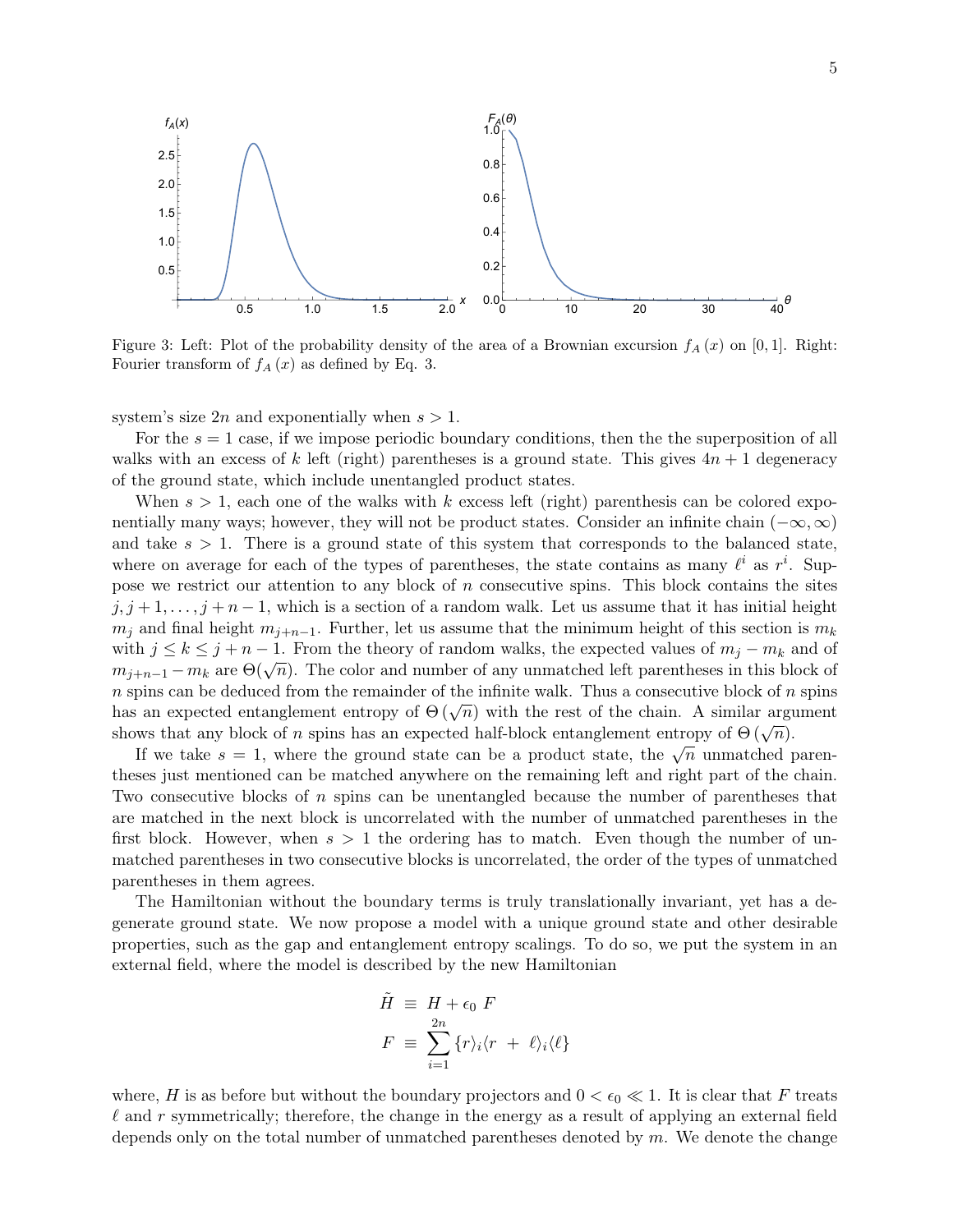in the energy of m unmatched parenthesis by  $\Delta E_m$ . When  $s = 1$ , the degeneracy after applying the external field will be, one for the Motzkin state, two-fold when there is a single imbalance, three-fold for two imbalances, etc. Since the energies are equal for all  $m$  imbalance states, it is enough to calculate the energy for an excited state with  $m$  imbalances resulting only from excess left parentheses. We denote these states by  $g_m$ , where  $0 \le m \le 2n$ .

The first order energy corrections, obtained from first order degenerate perturbation theory, are analytical shown to be

$$
\frac{\epsilon_0}{2n} \langle g_m | F | g_m \rangle \approx 2 \sigma n \epsilon_0 + \frac{\epsilon_0 m}{16 \sqrt{s}} \left( \frac{m}{n} \right). \tag{4}
$$

The physical conclusion is that the Hamiltonian without the boundary projectors, in the presence of an external field, F, has the Motzkin state as its unique ground state with energy  $2\sigma n\epsilon_0$ . Moreover, what used to be the rest of the degenerate zero energy states, acquire energies above  $2\sigma n\epsilon_0$  that for first elementary excitations scales as  $1/n$ . Based on numerical work, we believe that the gap in the balanced space scales as  $1/n^2$ .

The energy corrections just derived do not mean that the states with  $m$  imbalances will make up for all of the the low energy excitations. For example, when  $s > 1$ , in the presence of an external field, the energy of states with a single crossed term will be lower than those with large  $m$ imbalances and no crossings.

Lastly for small  $\epsilon_0$  the ground state will deform away from the Motzkin state to prefer the terms with more zeros in the superposition. But as long as  $\epsilon_0$  is small, the universality of Brownian motion guarantees the scaling of the entanglement entropy. It is, however, not yet clear to us whether  $\epsilon_0$  can be tuned to a quantum critical point where the ground state has a sharp transition from highly entangled to nearly a product state. It is possible that the transition is smooth and that the entanglement continuously diminishes as  $\epsilon_0$  becomes larger. For example, in the limit where  $\epsilon_0 \gg 1$ , the effective unperturbed Hamiltonian is approximately F, whose ground state is simply the product state  $0\rangle^{\otimes 2n}$ .

Our model shows that simple 1D systems can possess high amount of quantum correlations (i.e., entanglement). From a fundamental physics perspective, it is surprising that a 1D translationally entanglement). From a fundamental physics perspective, it is surprising that a 1D translationally invariant quantum spin chain with a unique ground state has about  $\sqrt{n}$  entanglement entropy. Moreover, this adds to the collection of exactly solvable models from which further physics can be extracted. Such a spin chain can in principle be experimentally realized, and the large amount of entanglement may serve as a resource for quantum technologies.

Acknowledgement. We thank Sergey Bravyi for discussions. RM was partly supported by the National Science Foundation (NSF) through grant number DMS. 1312831 and PWS was supported by the US Army Research Laboratory's Army Research Oce through grant number W911NF-12-1- 0486, the NSF through grant number CCF-121-8176, and by the NSF through the STC for Science of Information under grant number CCF0-939370.

<sup>∗</sup> Electronic address: ramis.mov@gmail.com

<sup>[1]</sup> J. Eisert, M. Cramer, and M. Plenio, Reviews of Modern Physics 82, 277 (2010).

<sup>[2]</sup> N. Schuch, M. M. Wolf, F. Verstraete, and J. I. Cirac, Physical review letters 100, 030504 (2008).

<sup>[3]</sup> A. Osterloh, L. Amico, G. Falci, and R. Fazio, Nature 416, 608 (2002).

<sup>[4]</sup> M. B. Hastings, Journal of Statistical Physics p. P08024 (2007).